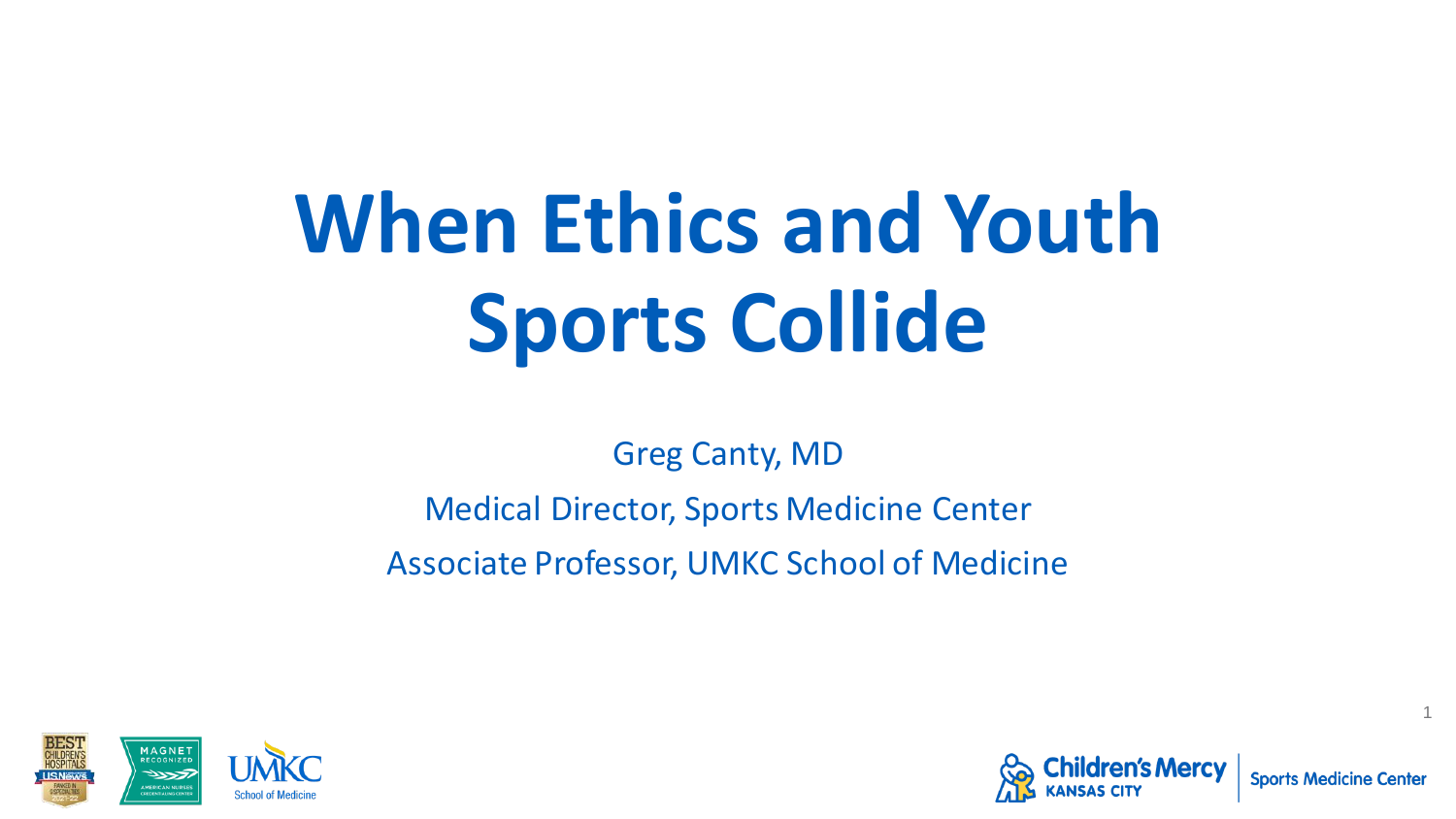#### **Disclosure**

• Neither myself nor any family member have financial relationships with topics discussed in this presentation

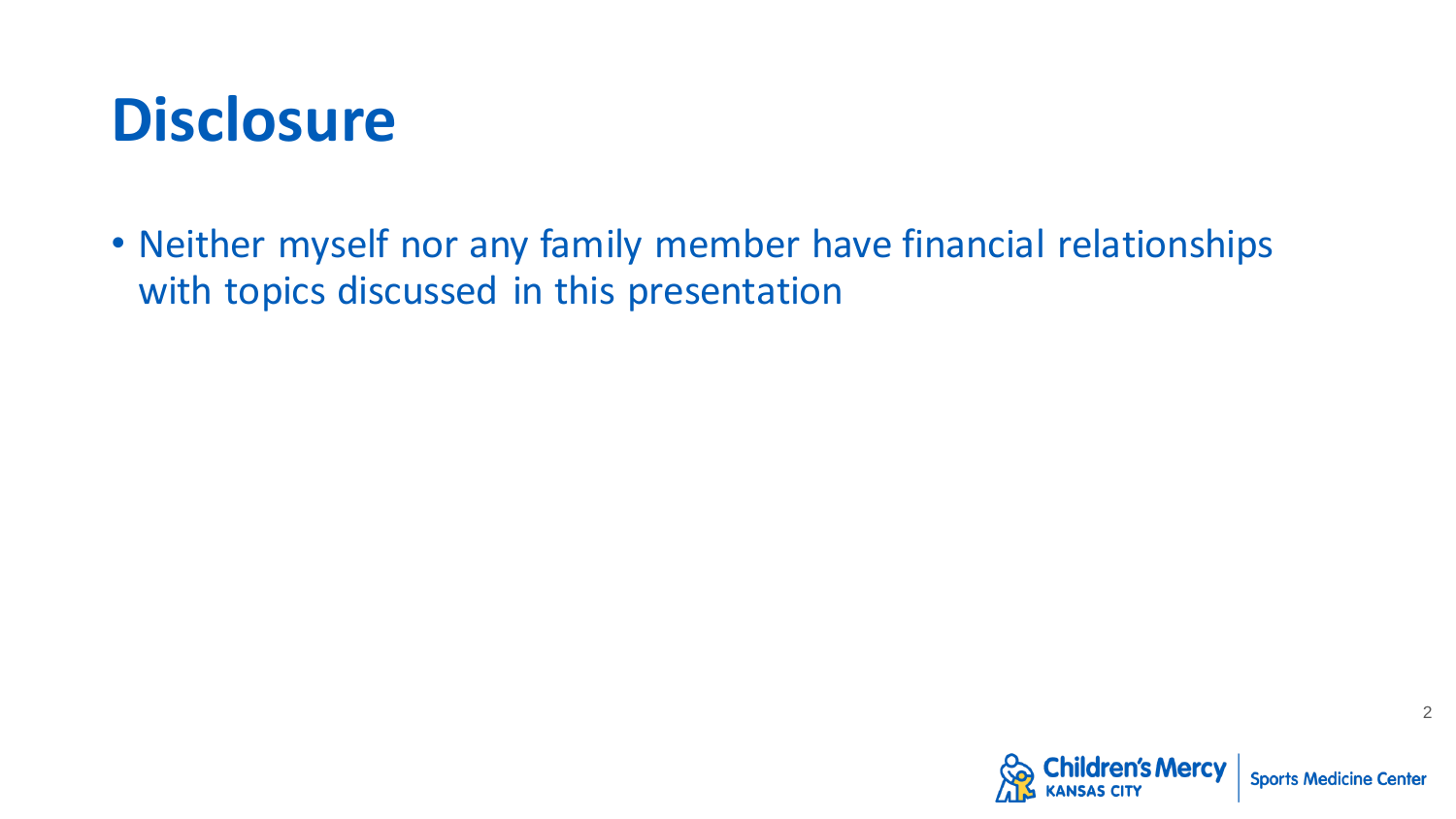## **Objectives**

- 1. Discuss the ethical dilemmas arising in youth sports participation
- 2. Highlight the unique conflicts of interest which arise in sports medicine
- 3. Provide a framework for maintaining our professionalism when working in youth sports

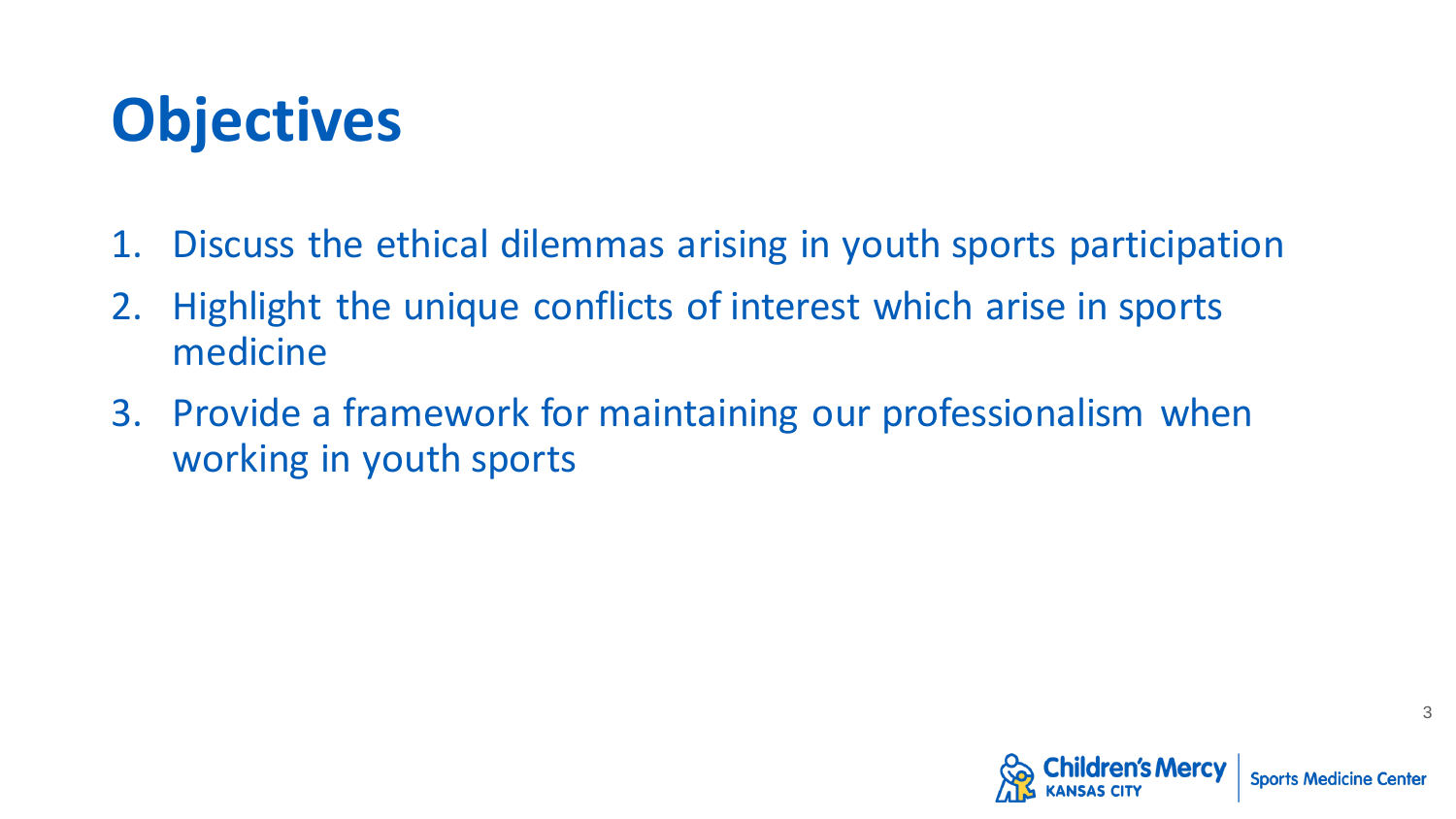## **Why talk about Ethics in Sports Medicine?**

- Ethics at its simplest is the study of what makes a particular action in a particular circumstance the right thing to do
- There may be no "right answer" in many situations
- There is no universally accepted code of ethics, but we should engage in conversations to help provide the best care and create a framework for making ethical decisions
- There has long been an adversarial relationship between sporting performance and patient welfare dating back to early Greek and Roman civilization

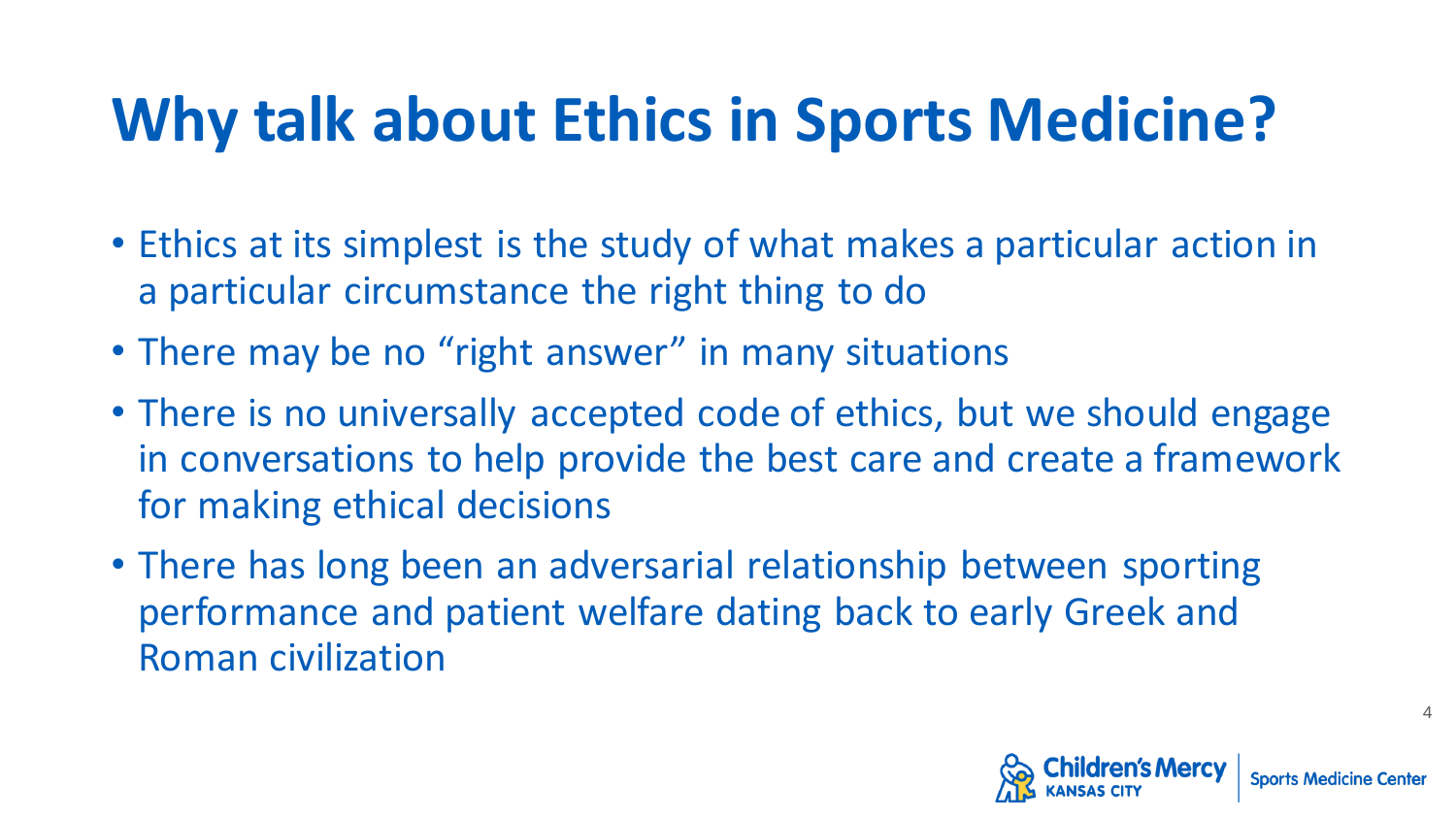#### **Federation of International Sports Medicine**

- FIMS simplified an ethical code into 3 basic principles
	- 1. Always make the athlete a priority
	- 2. Never do harm
	- 3. Never impose your authority in a way that impinges on the individual right of the athlete to make his/her own decision

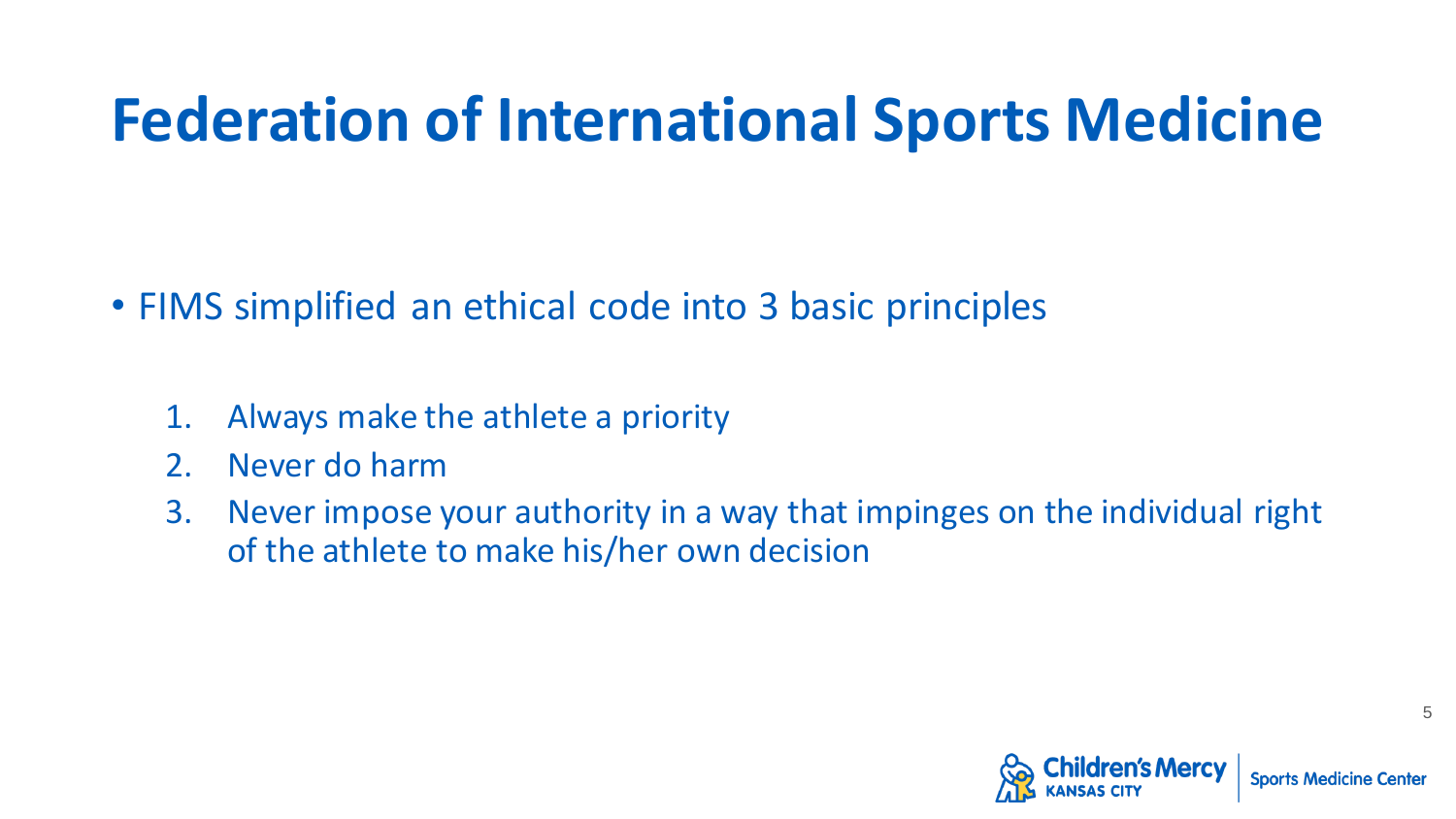## **What about Youth Sports Medicine?**

- Sports medicine is a very, unique environment even without the added variable of minors (<18 yo)
- Rather than having a healthcare provider and patient relationship, we have at a minimum the triad of team-athlete-provider
- $\cdot$  In youth sports, we typically introduce a  $4^{\text{th}}$  member to this equation…



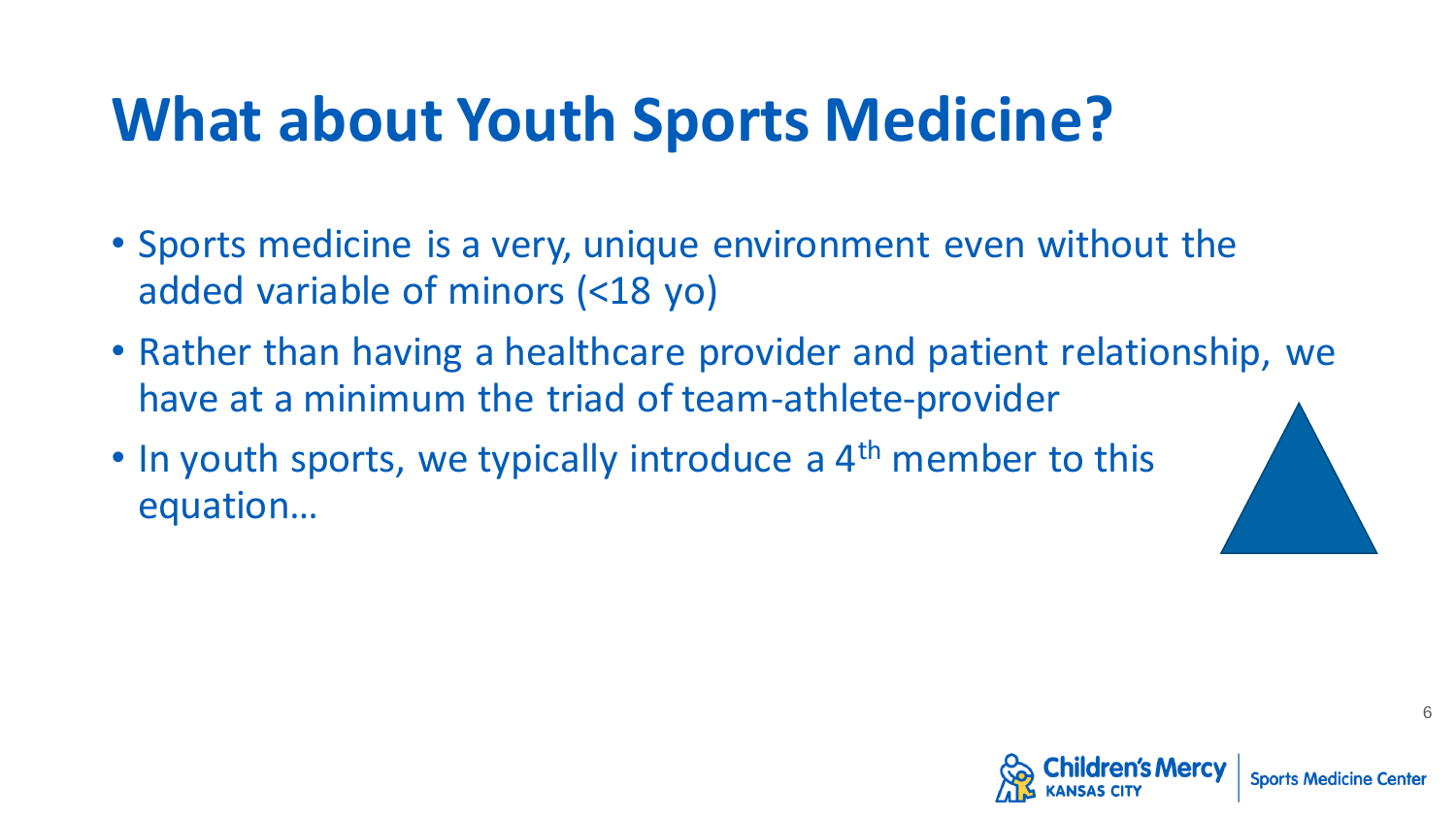## **Areas of Concern We are going to cover**

- Conflicts of Interest
- Confidentiality
- Autonomy
- Informed Consent
- Return-to-play decisions
- Advertising/Financial
- Youth Sports Industry

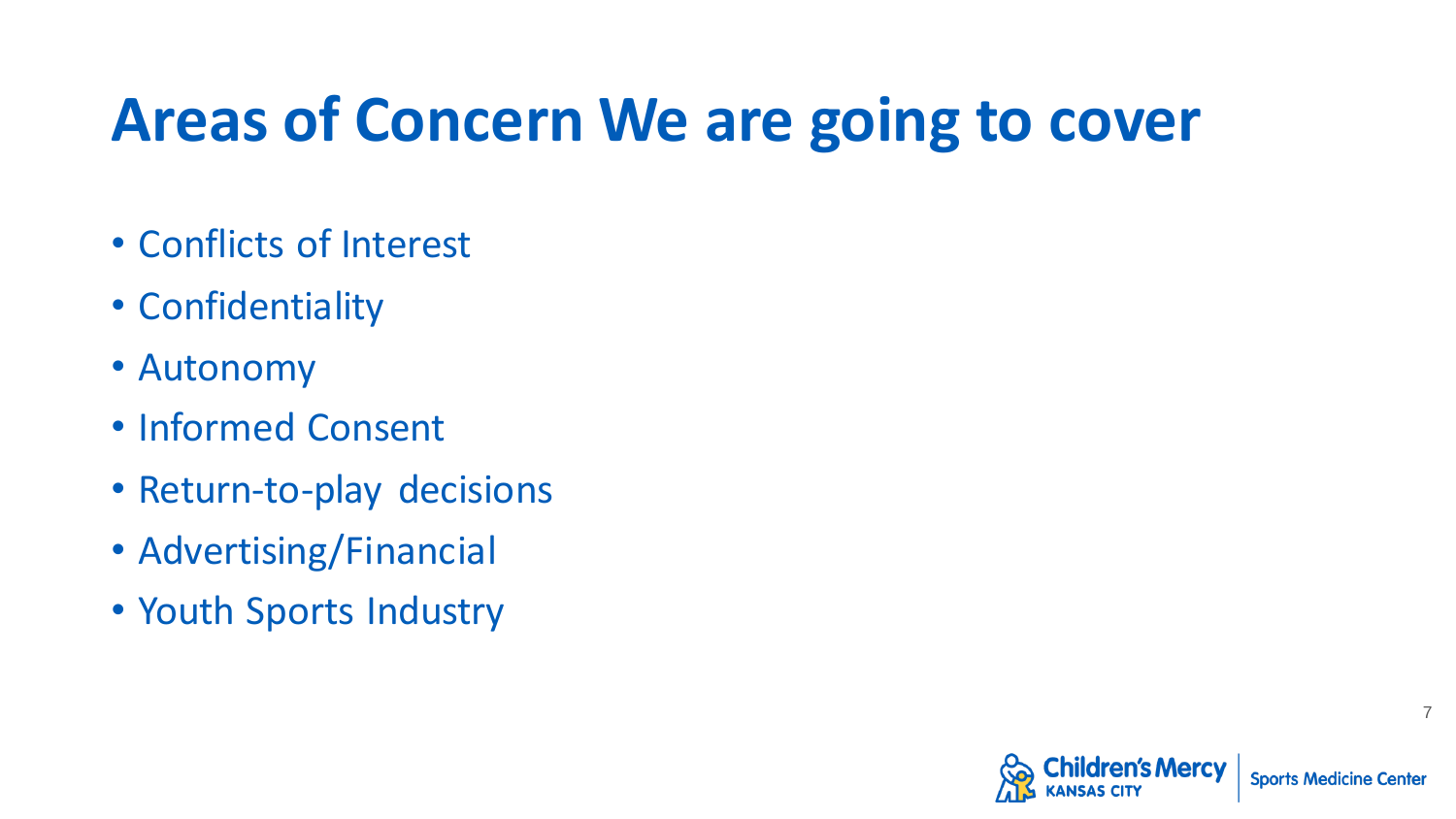#### **Conflicts of Interest**

- Excessive ties to the success of a team sets up a conflict of interest
- When we become a "fan," others may begin to question the clinical decisions being made
- Separate ourselves from being "on the team" and consider ourselves as "covering the team"
- Avoid the "fan syndrome!"

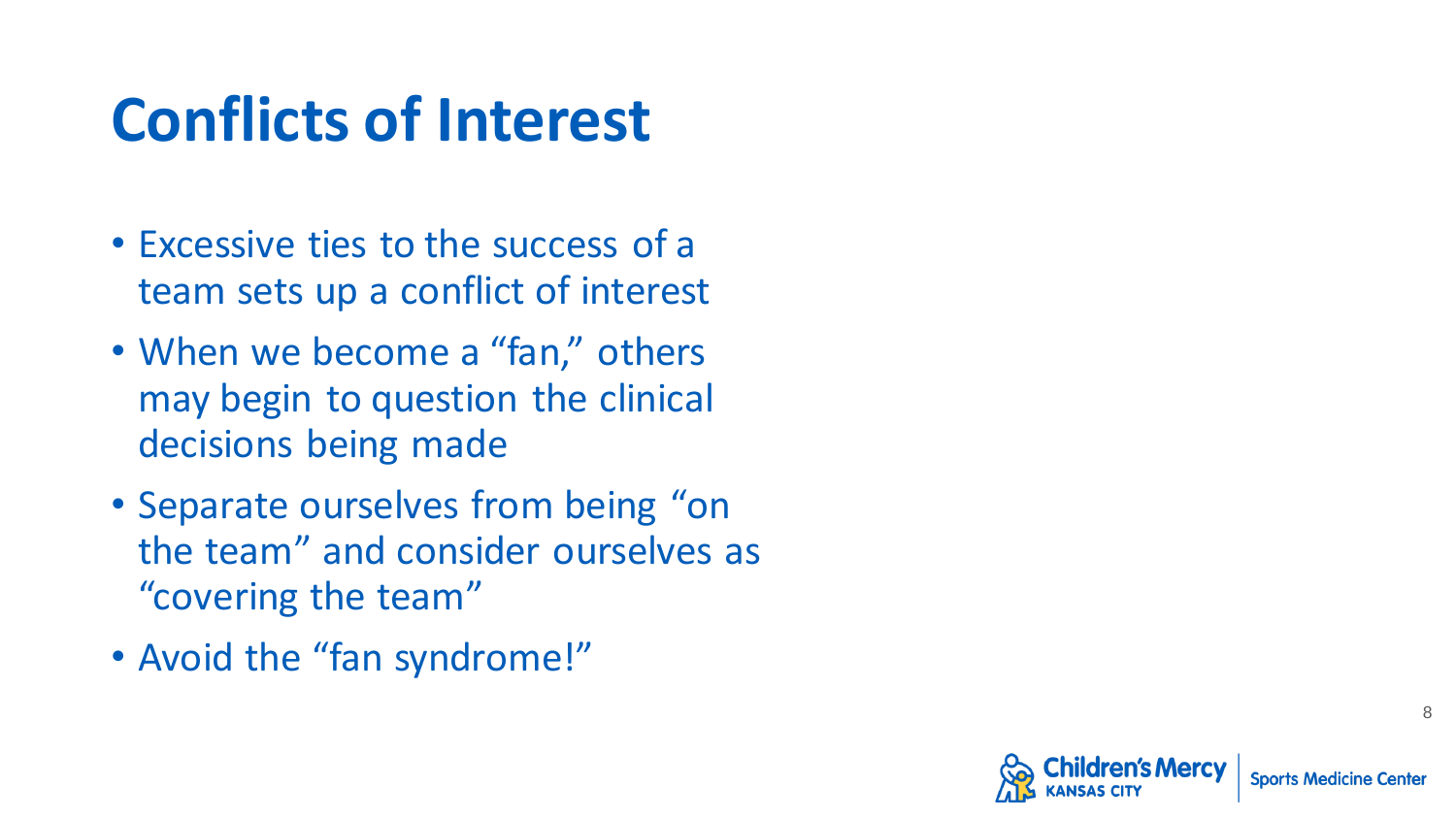## **Avoiding Conflicts of Interest on the Sideline**

- 1. Meet with your team, parents, and administrators during the preseason to discuss how you see your role
- 2. Have players and families read and sign a document describing how certain medical information may be shared with the team
- 3. Introduce yourself to the opposing team, athletic trainers, coaches, and referees prior to the game while explaining your role
- 4. Limit excessive emotional or personal relationships with the team that may impair your ability to function as an impartial medical professional

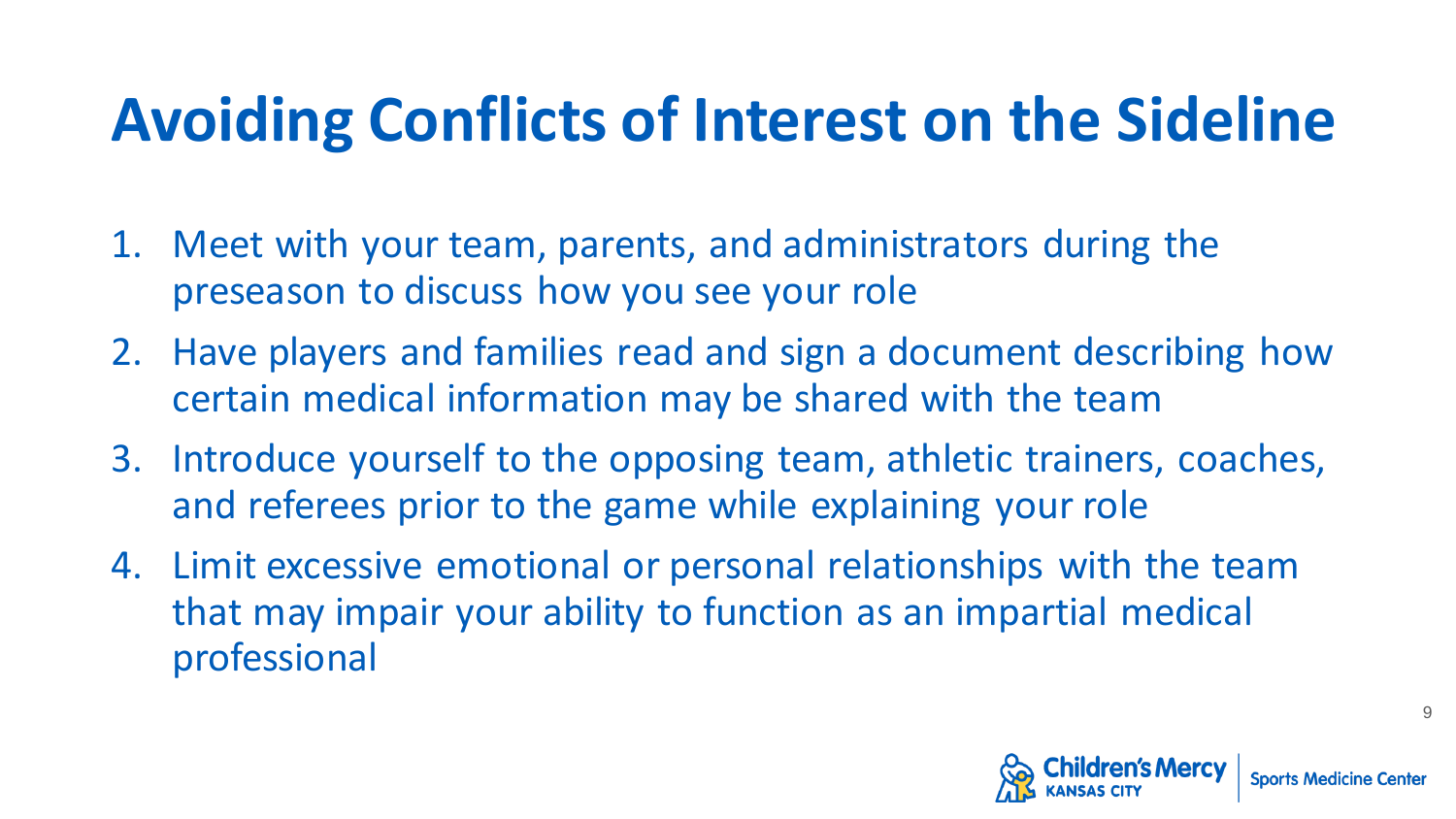# **Confidentiality**

- Confidentiality is a critical element in healthcare
- Sports medicine providers are often contracted with the "team" rather than the individual and expected to share certain information
- HIPAA/FERPA
- The sidelines is often viewed by hundreds of spectators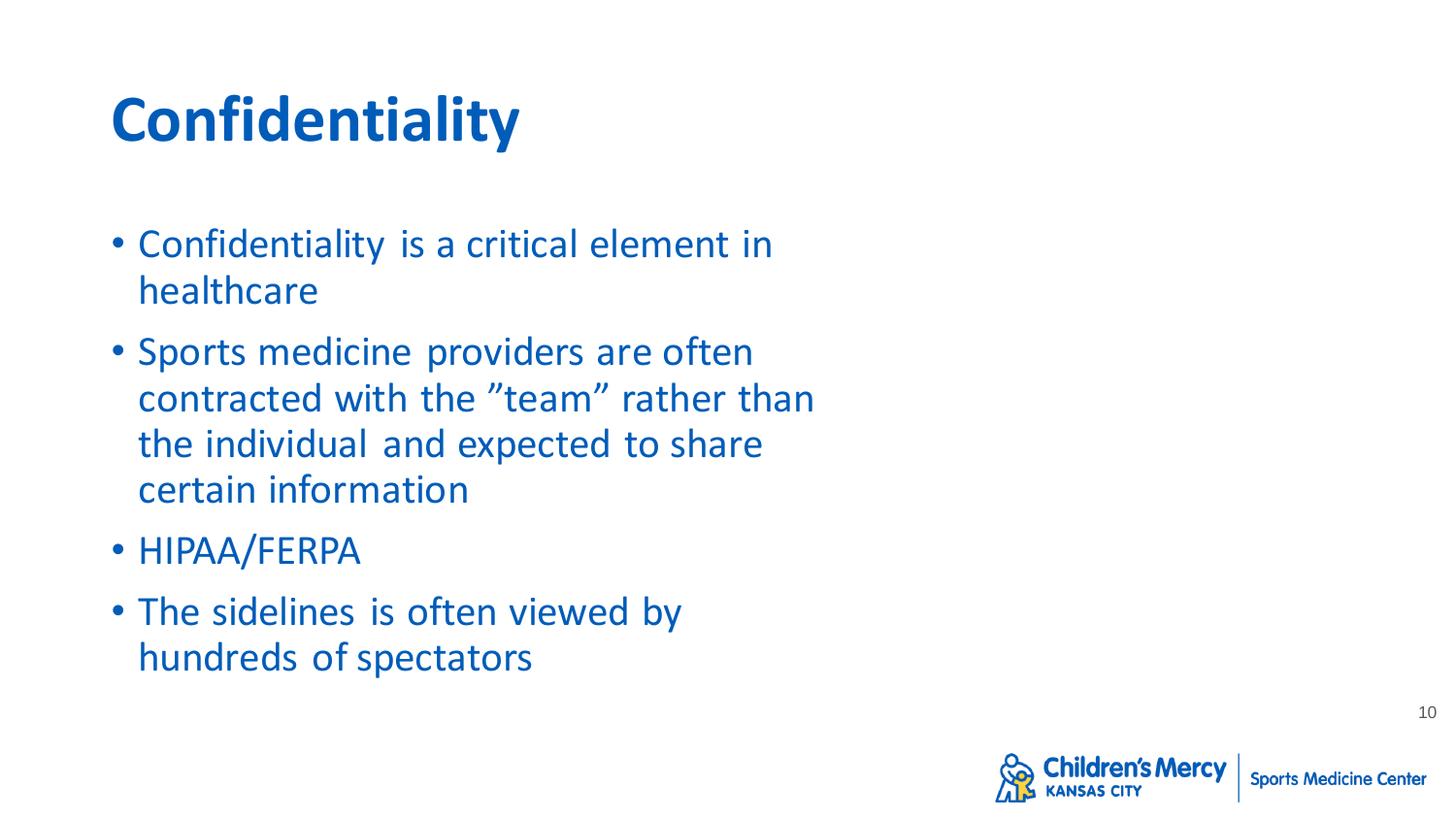# **Confidentiality**

- Keep information confidential as much as possible
- Seek permission from the athlete before disclosing any relevant information
- Substance use, mental health, personal issues?
- Try to provide facilities that safeguard or maximize patient privacy

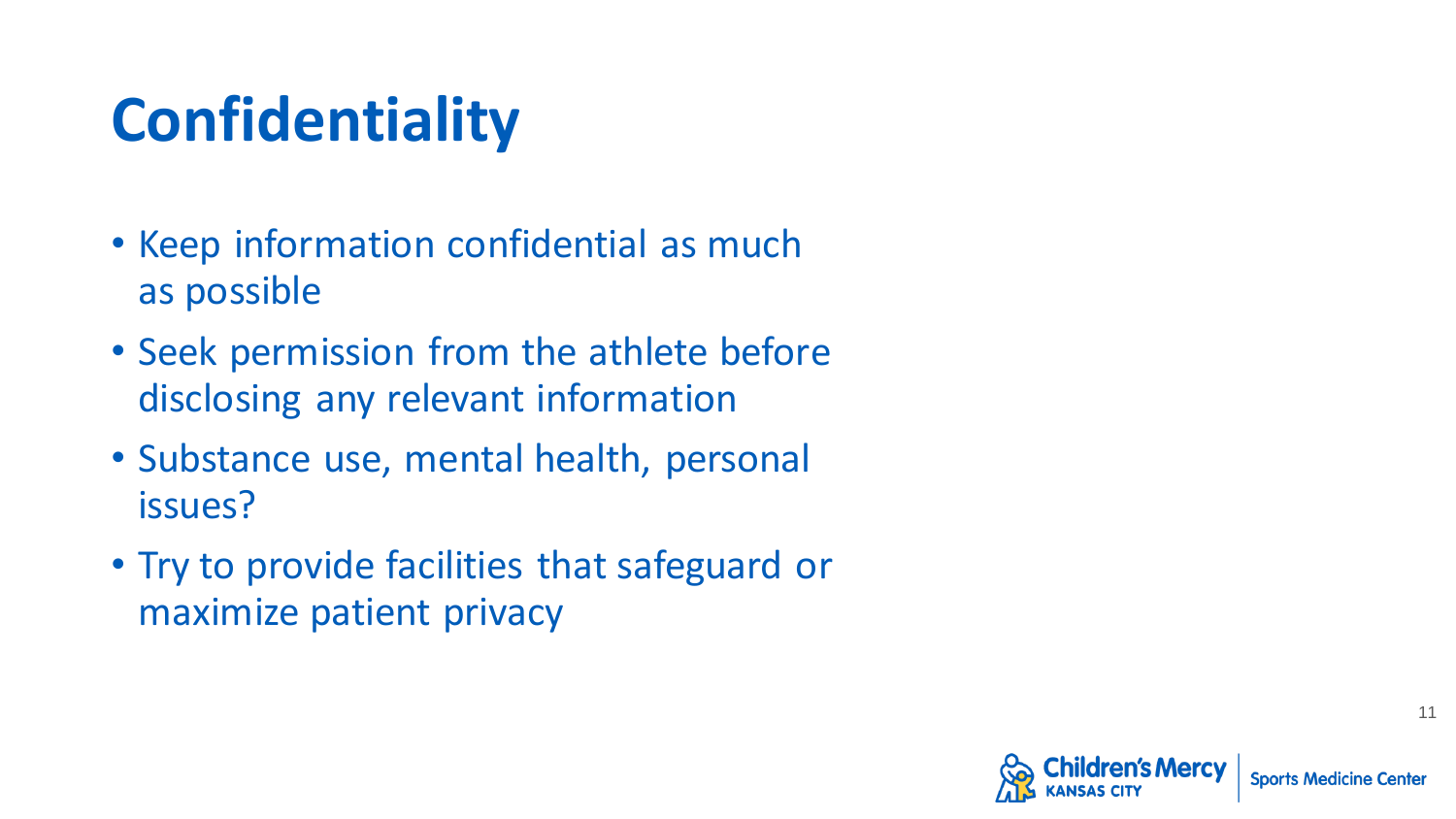#### **Autonomy**

- Autonomy is the capacity of a rational individual to make an informed, uncoerced decision
- Fundamental principle in ethics but it's complicated in a minor at risk for coercion (parents/team)
- Dependent upon informed consent
- Office setting vs. Sideline setting
- You can respect autonomy of the athlete and family, but this does not mean you have to facilitate anything they want to do
- By playing on a team, player gives up some autonomy… Player autonomously chooses to become a team member be subject to sports medicine personnel

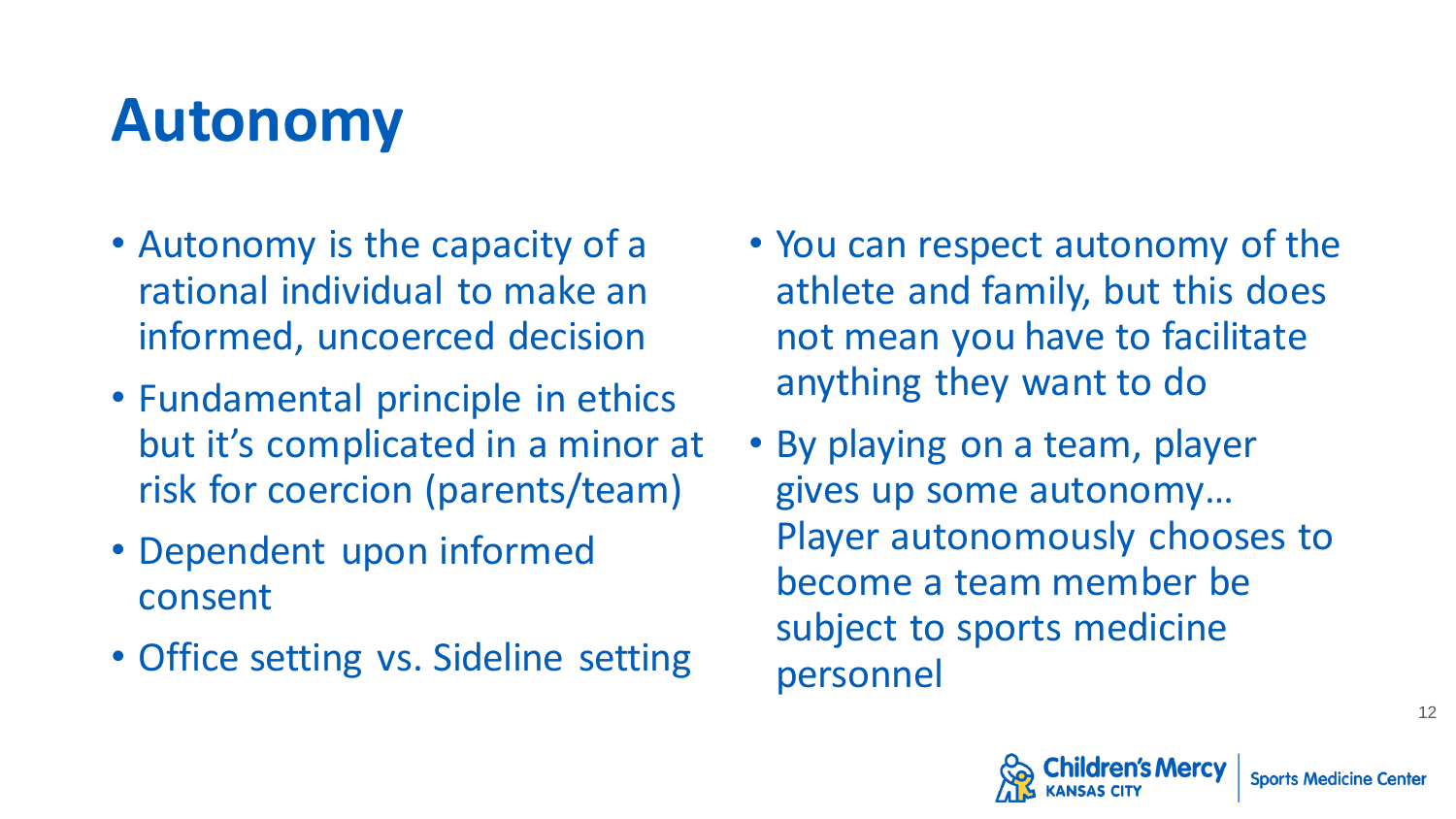## **Informed Consent**

- Informed consent requires *understanding* the potential risks and benefits of a course of action
- Athlete must be competent in decision-making ( ? Injured ? Adolescent)
- Consent must be voluntary
- Particularly complicated during a game or on the sideline…
- Requires disclosure, capacity/competency, voluntariness
- Documentation is essential

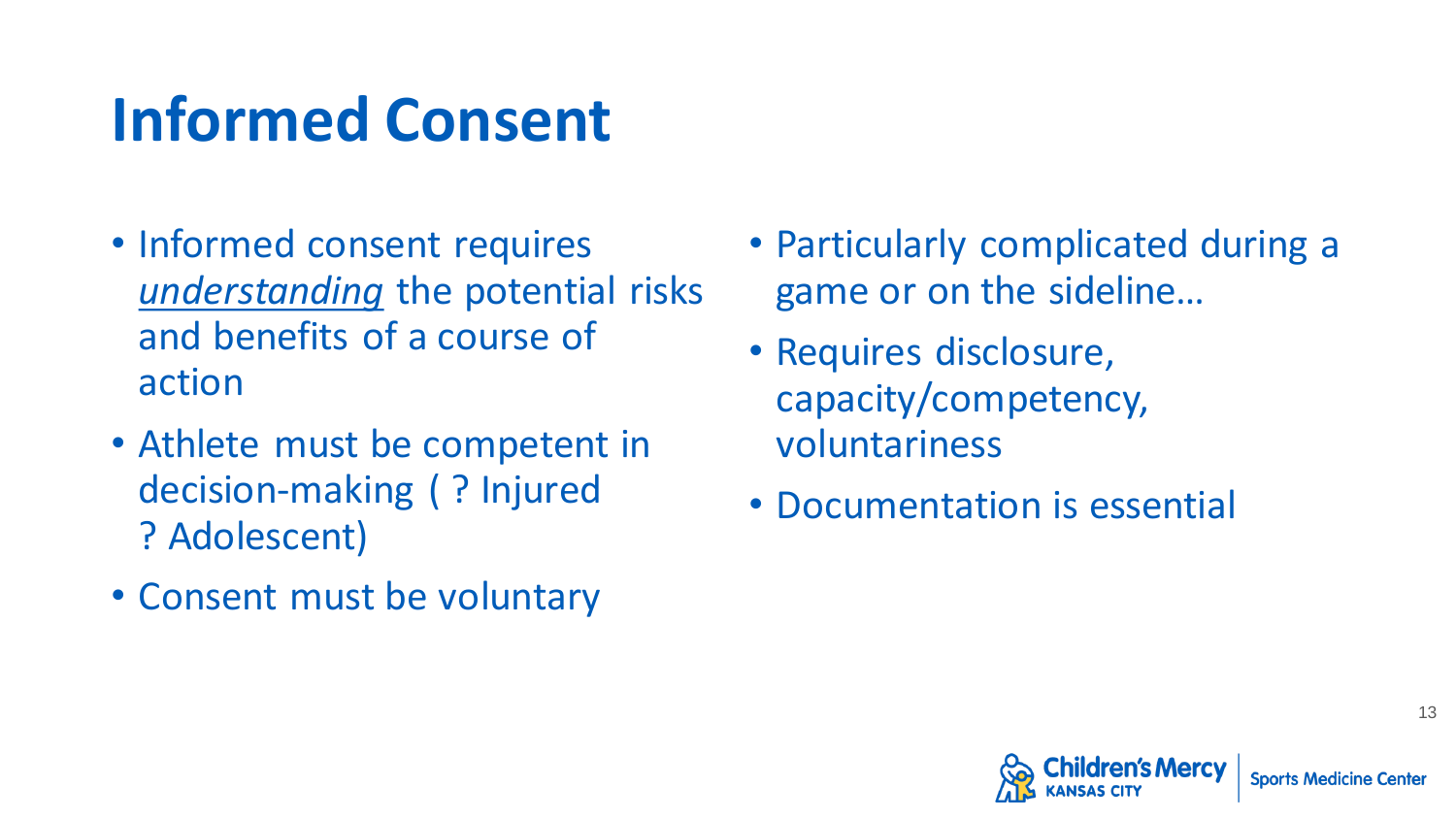#### **Return-to-Play Decisions**

- One of the main ethical conflicts in sports medicine
- Athlete/coach's goal is often to play as soon as possible
- Sports medicine may be the only one focused on both short- and long-term health
- Should be based on the risks to athlete and not dominated by desire to win
- Surveys reveal over half of team physicians report this as major area of conflict
- Awareness of this conflict is the first step!

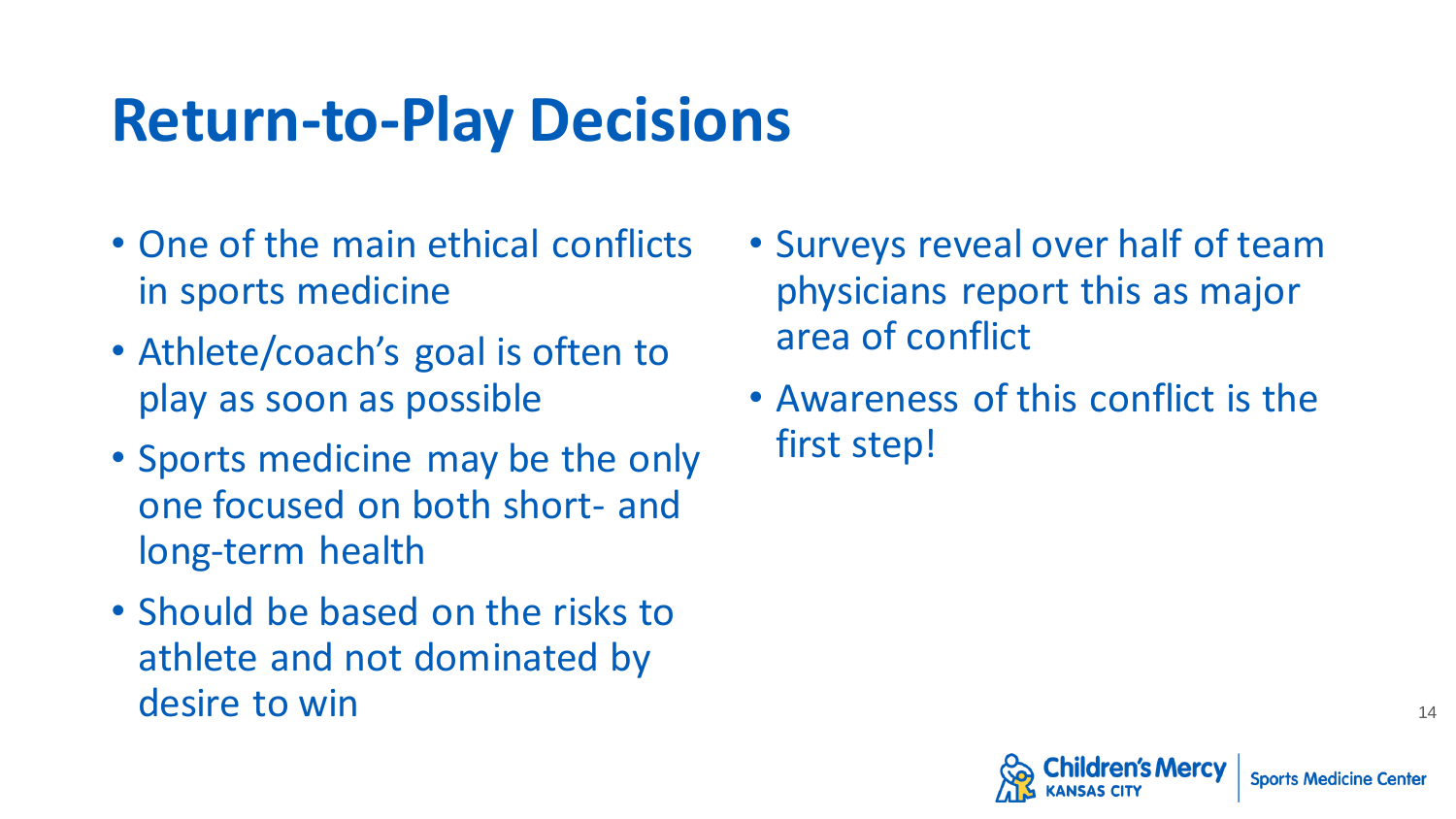## **Advertising & Financial Conflicts**

- Teams and schools have recently gone to allowing hospitals and medical groups to bid for the "privilege" of being the team physician
- Has become the norm rather than the exception
- Assure providers are competent
- Full disclosure of arrangement

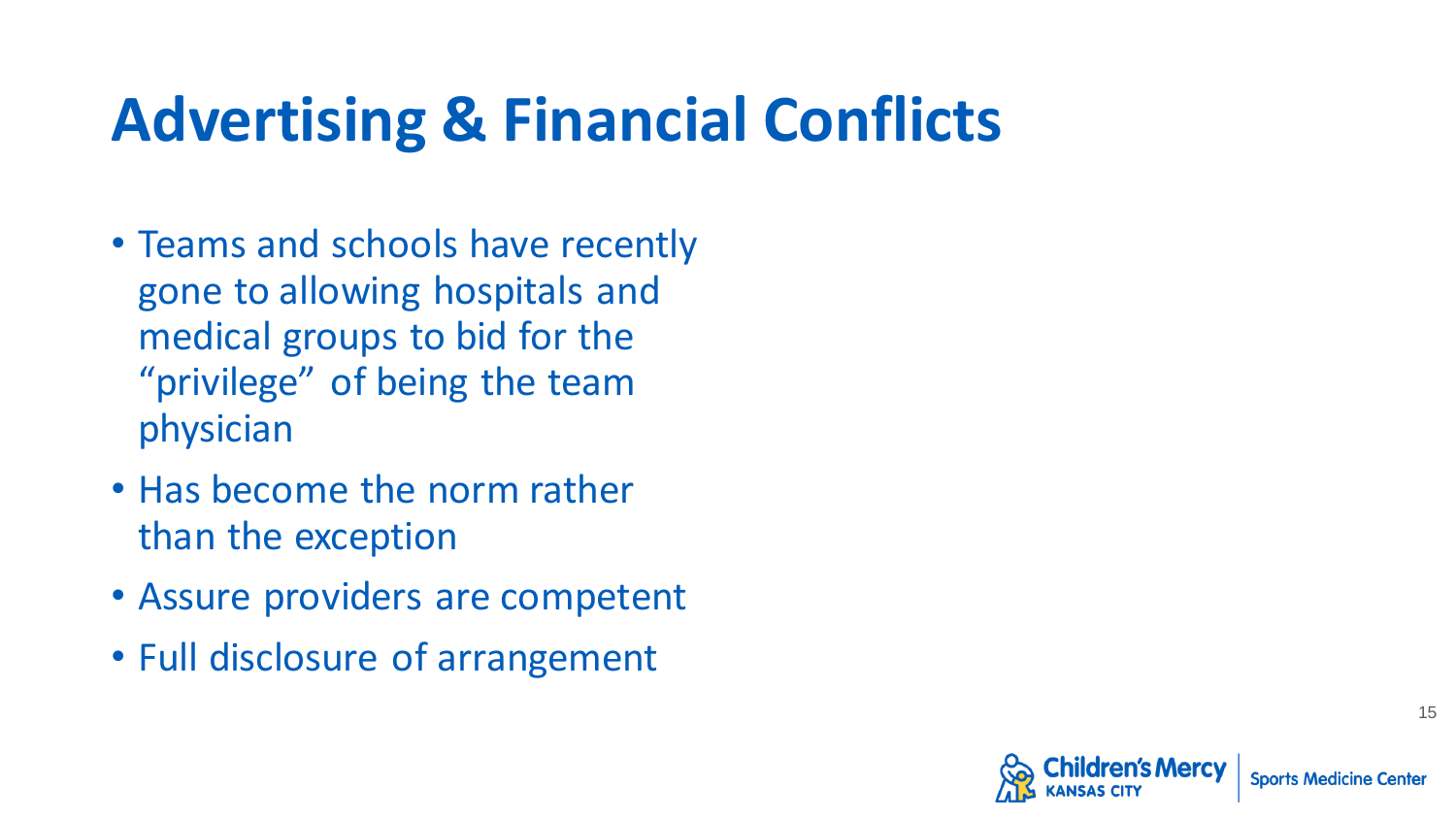#### **Cases for Discussion**

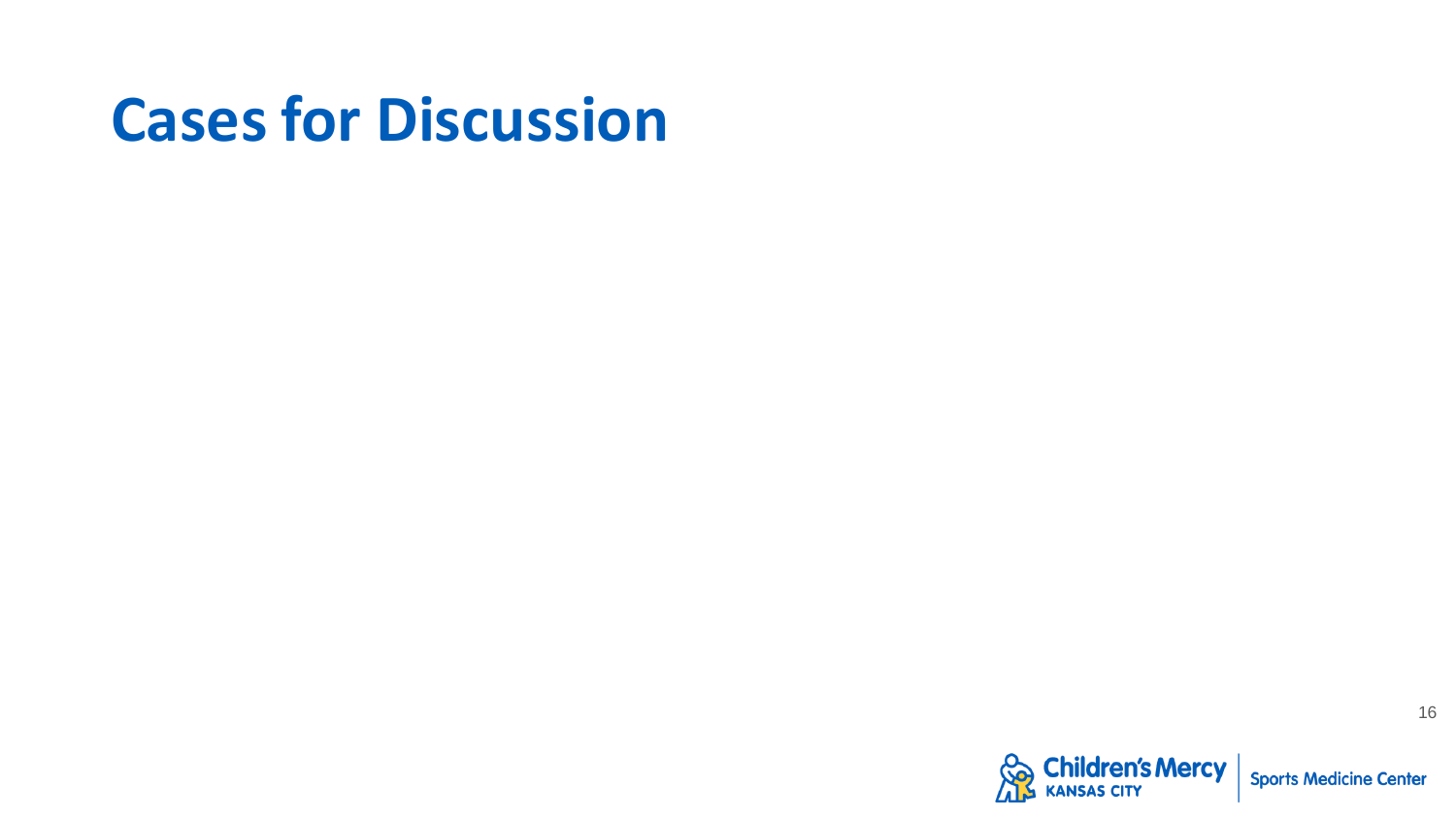

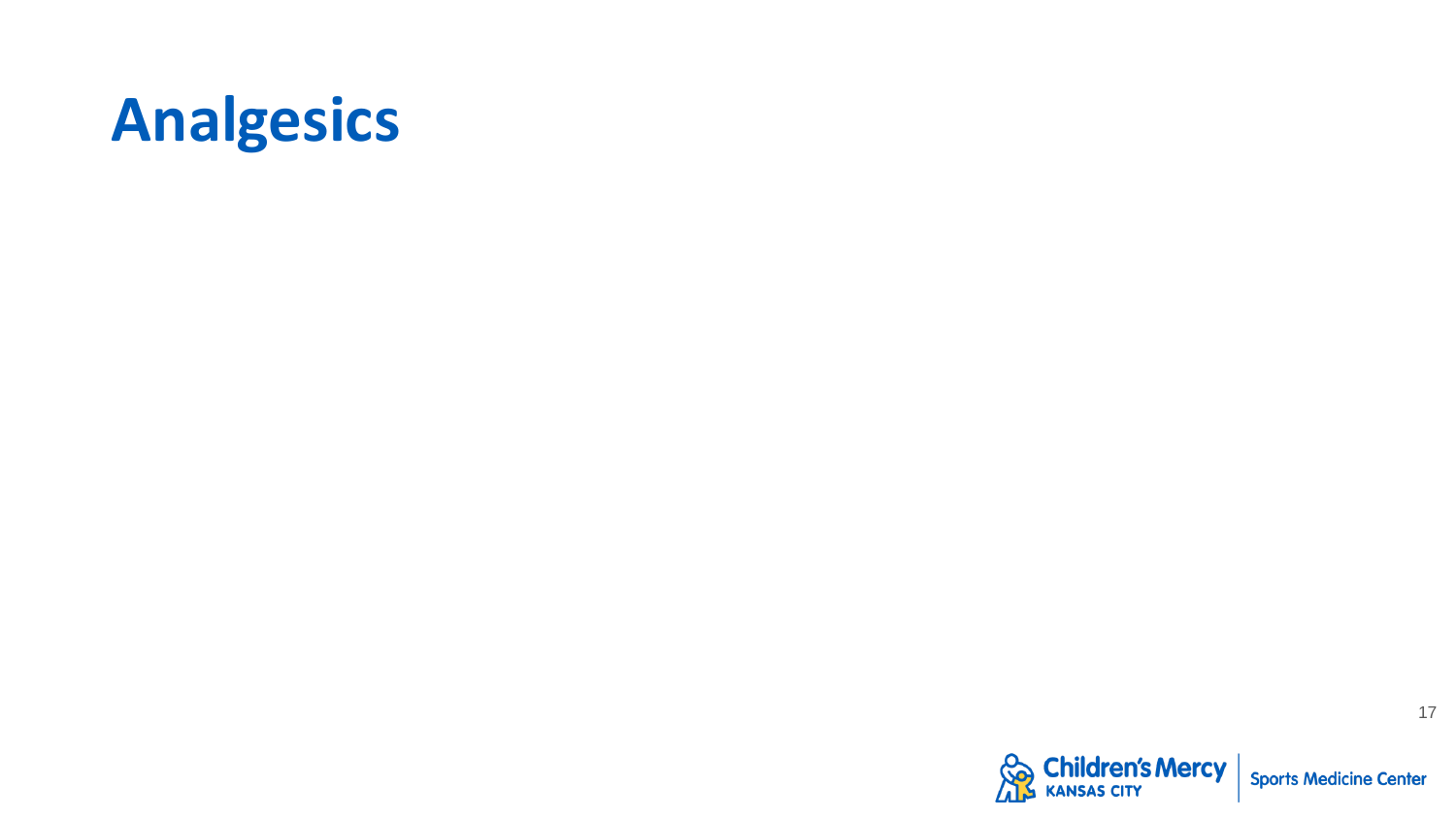#### **Concussion**

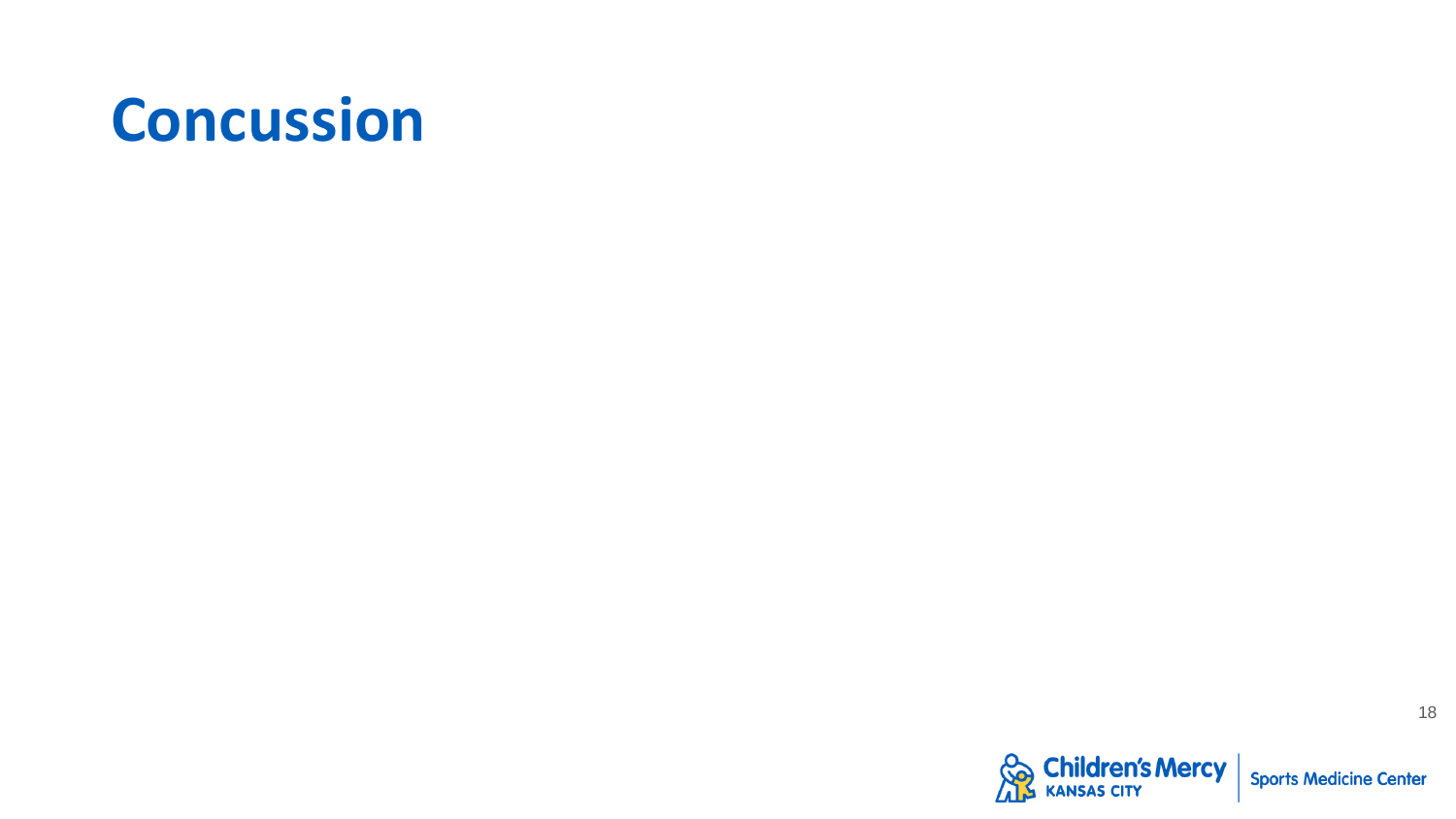#### **Genetic Testing**

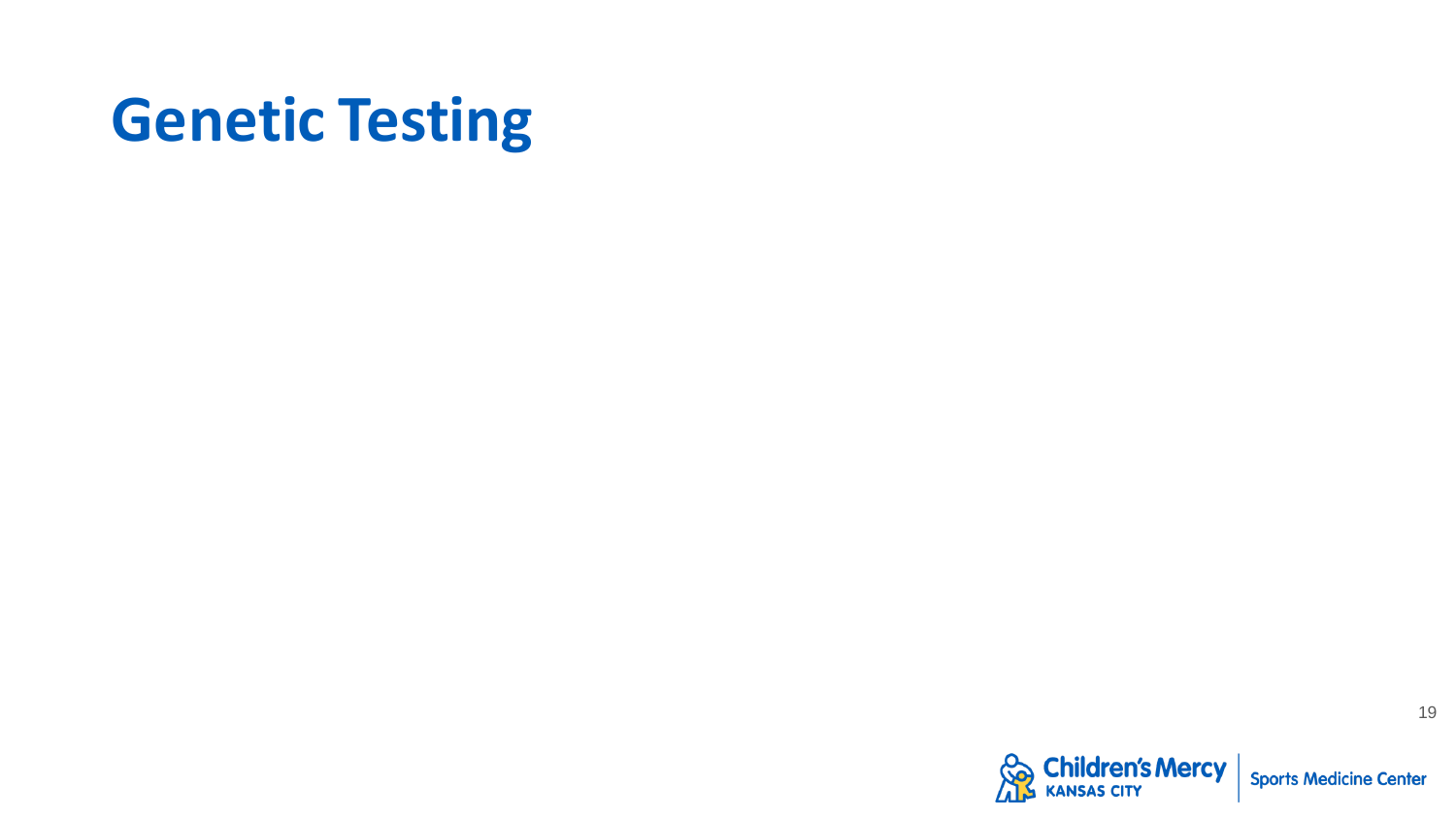#### **COVID**

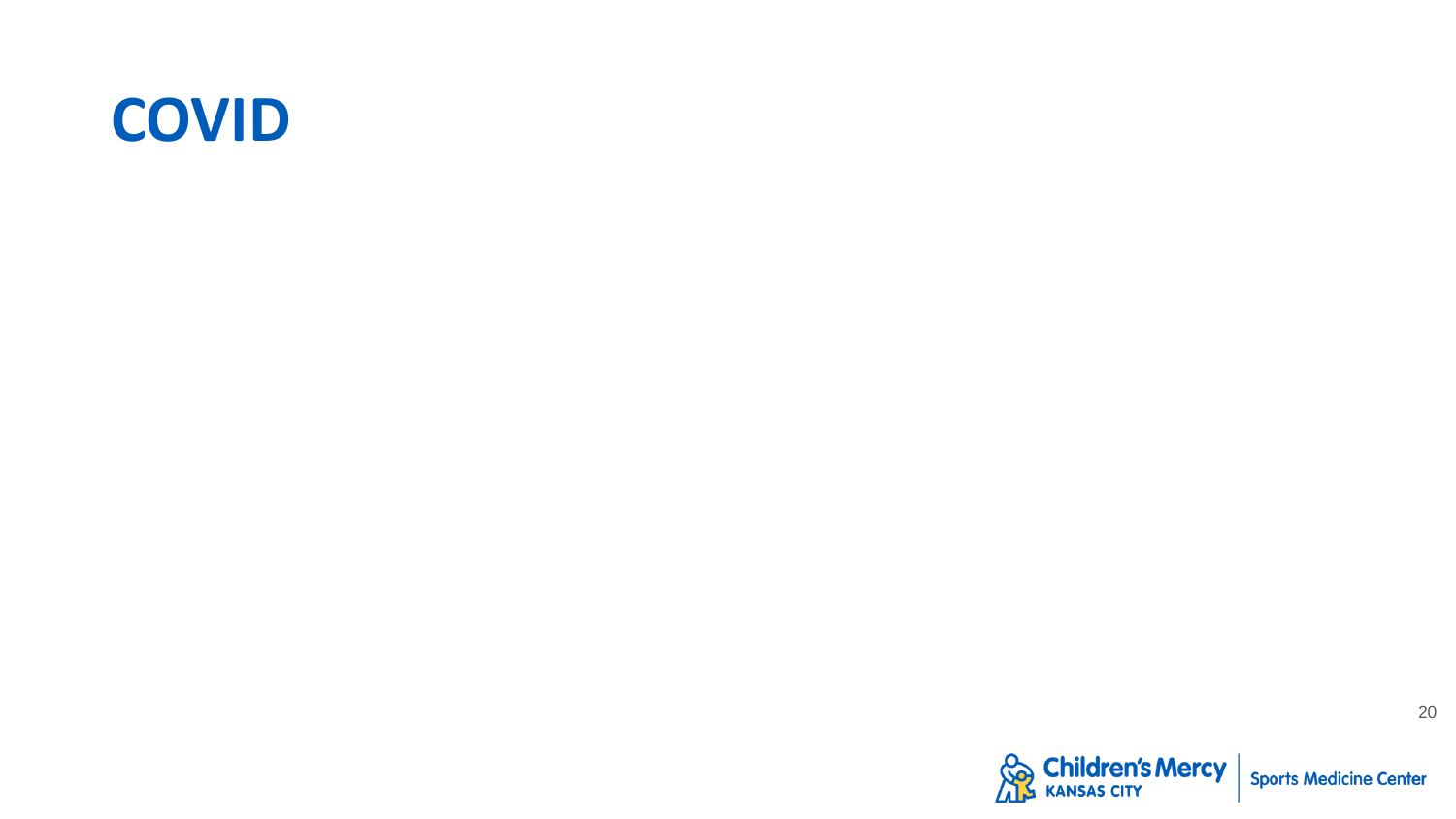#### **Sports Supplements & Food Marketing**

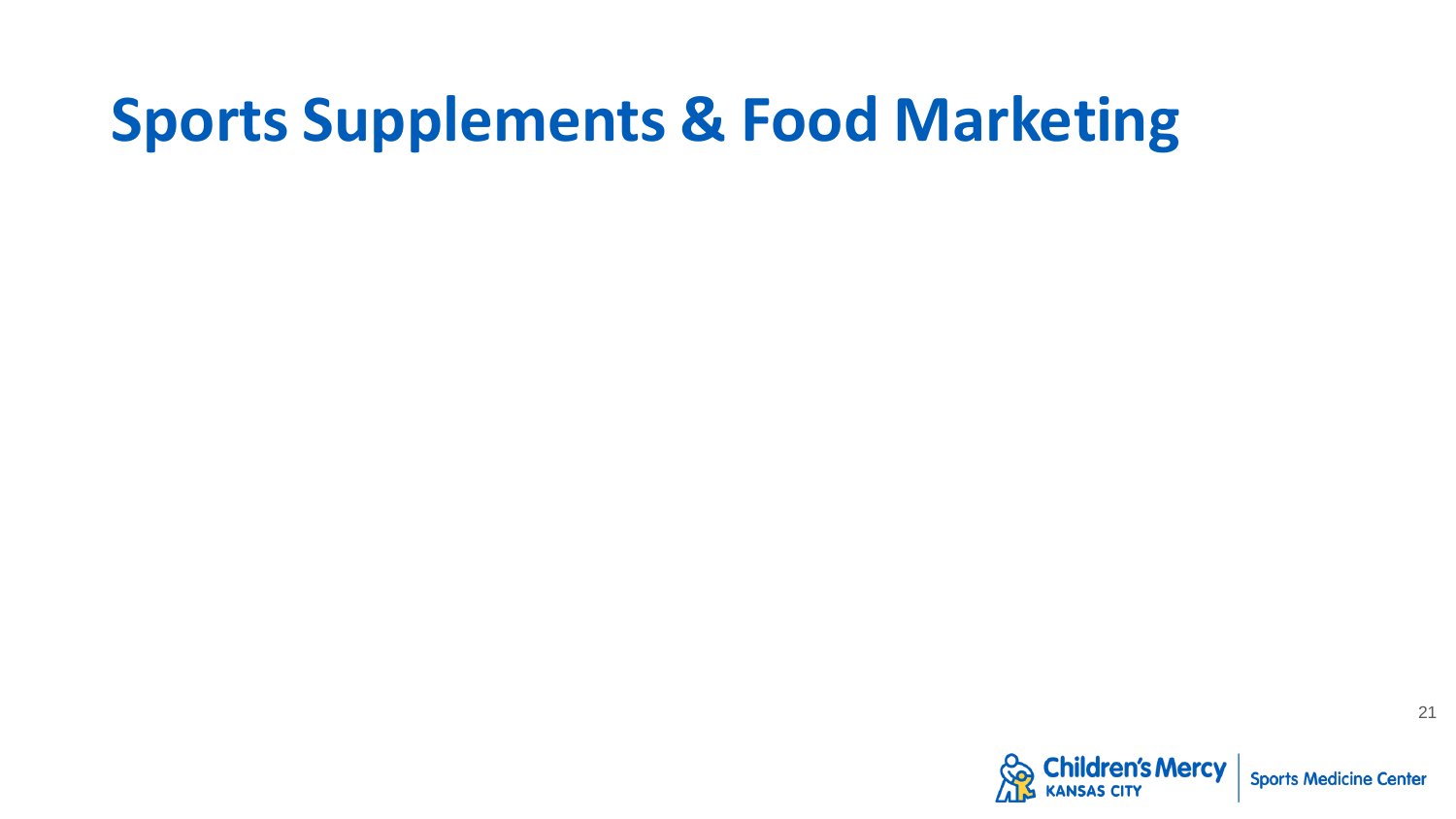#### **Youth Sports Industry**

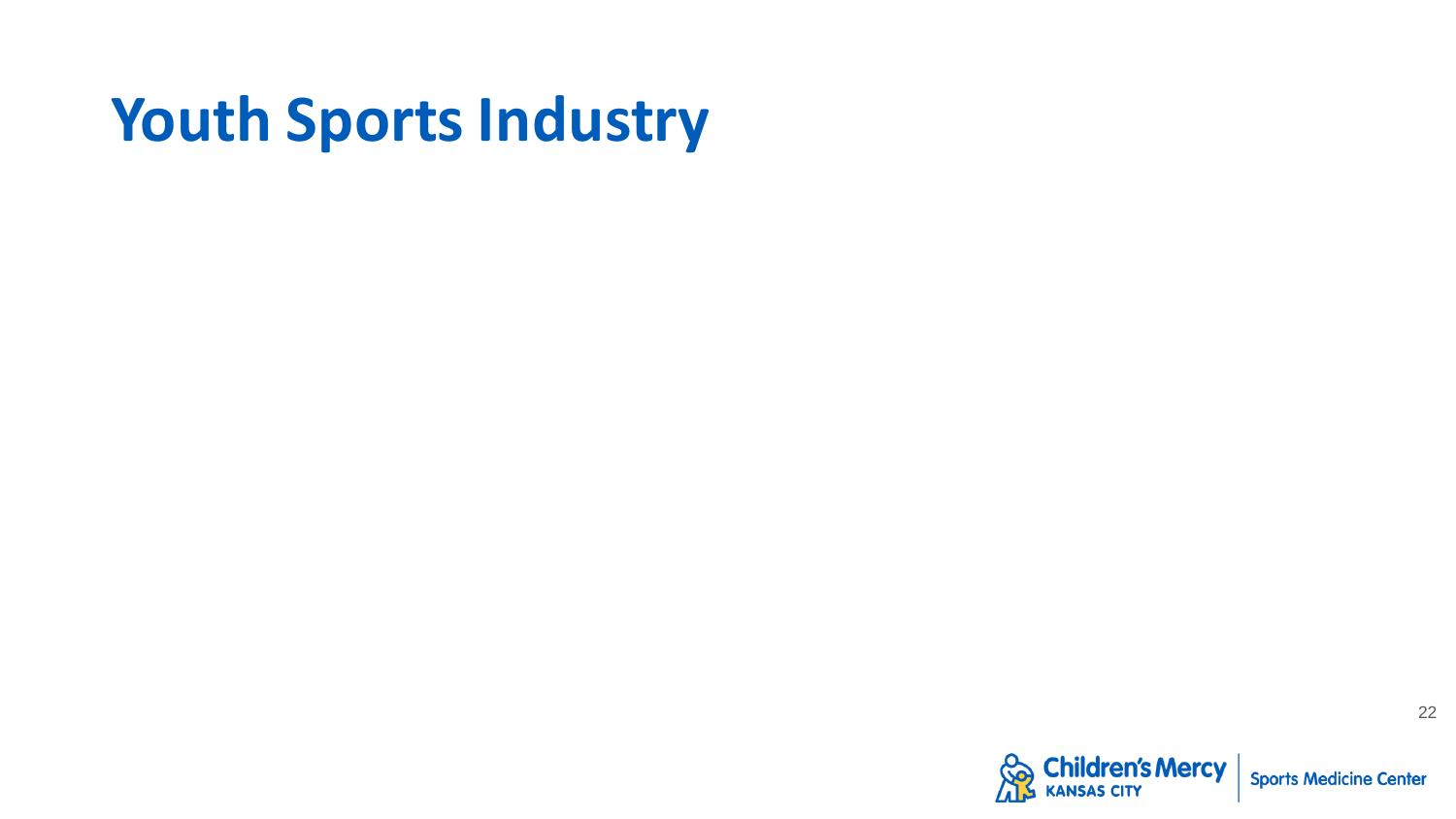## **Take Away Points**

- Youth athletes need us to discuss the complex issues around ethics in sports medicine and the sports industry
- Maintain a passion for the sport and a passion for player's well-being
- Avoid conflicts of interest & maintain a high degree of professionalism
- Confidentiality is essential for trust
- Informed consent is tricky in the game environment
- Never abdicate your responsibility to the individual player